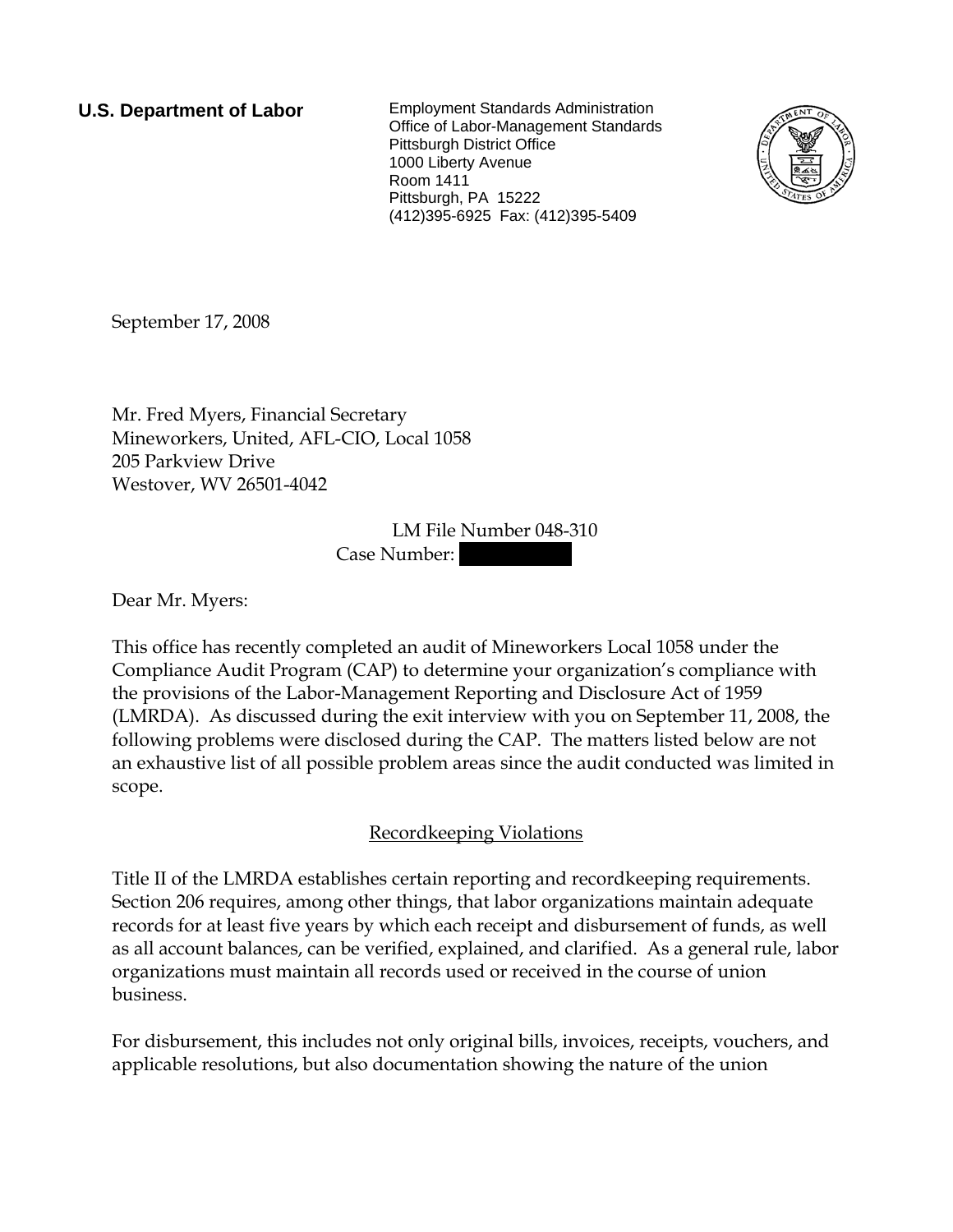Mr. Fred Myers September 17, 2008 Page 2 of 5

business requiring the disbursement, the goods or services received, and the identity of the recipient(s) of the goods or services. In most instances, this documentation requirement can be satisfied with a sufficiently descriptive expense receipt or invoice. If an expense receipt is not sufficiently descriptive, a union officer or employee should write a note on it providing the additional information. For money it receives, the labor organization must keep at least one record showing the date, amount, purpose, and source of that money. The labor organization must also retain bank records for all accounts.

The audit of Mineworkers Local 1058's 2007 records revealed the following recordkeeping violation:

## Credit Card Expenses

Local 1058 did not retain adequate documentation for credit card expenses incurred by yourself and President John Laurie totaling at least \$376.87. For example, the union made three credit card purchases during the year for \$91.69, \$83.86, and \$201.32 but the union failed to maintain receipts/invoices for these purchases. At the exit interview, you explained the first two credit card charges were for food for officers relating to union meetings while the third charge was for hotel and food for officers while attending union meetings in Charleston, WV. The union must maintain the itemized receipts provided to the officers by restaurants and hotels. The union records must also include written explanations of the union business conducted and the names and titles of the persons incurring the restaurant charges.

As previously noted above, according to Section 206 of the LMRDA, records must be maintained which will provide in sufficient detail the necessary information and data from which the documents filed can be verified, explained, and checked for accuracy and completeness. The president and treasurer (or corresponding principal officers) of your union, who are required to sign your union's LM report, are responsible for properly maintaining union records.

Based on your assurance that the Mineworkers Local 1058 will retain adequate documentation in the future, OLMS will take no further enforcement action at this time regarding the above violation.

## Reporting Violations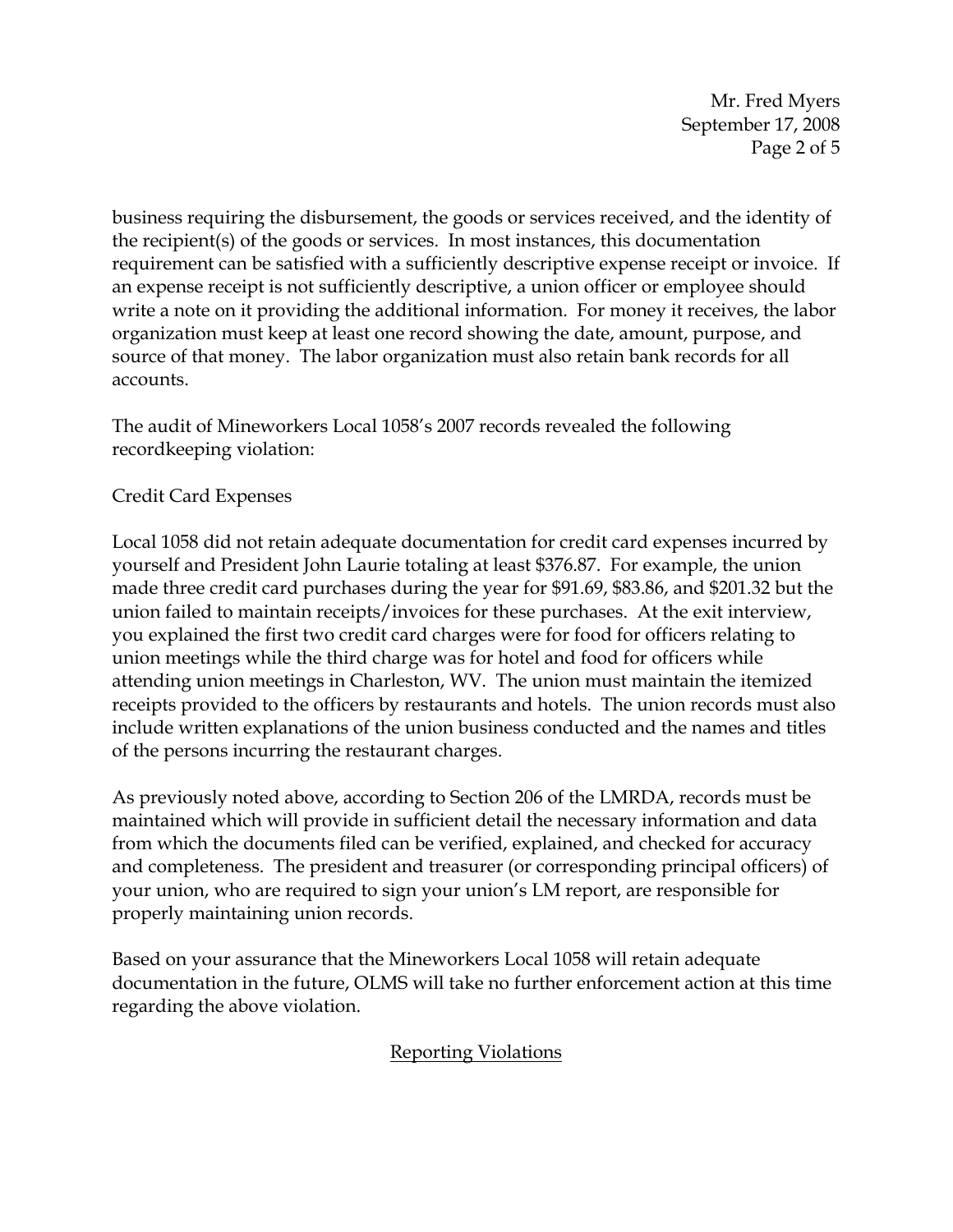Mr. Fred Myers September 17, 2008 Page 3 of 5

The audit disclosed a violation of LMRDA Section 201(b), which requires labor organizations to file annual financial reports accurately disclosing their financial condition and operations. The LM-3 filed by Mineworkers Local 1058 for fiscal year ending December 31, 2007 was deficient in the following areas:

1. Disbursements to Officers (LM-3)

Local 1058 did not report reimbursed expenses to officers totaling at least \$617 in 24 (All Officers and Disbursements to Officers), Column (E), (Allowances and Other Disbursements). It appears the union erroneously reported these payments in Item 48 (Office and Administrative Expense).

The union must report most direct disbursements to Local 1058 officers and some indirect disbursements made on behalf of its officers in Item 24. A "direct disbursement" to an officer is a payment made to an officer in the form of cash, property, goods, services, or other thing of value. See the instructions for Item 24 for a discussion of certain direct disbursements to officers that do not have to be reported in Item 24. An "indirect disbursement" to an officer is a payment to another party (including a credit card company) for cash, property, goods, services, or other things of value received by or on behalf of an officer. However, indirect disbursements for temporary lodging (such as a union check issued to a hotel) or for transportation by a public carrier (such as an airline) for an officer traveling on union business should be reported in Item 48 (Office and Administrative Expense).

The union reported the union's auditor, Linda Shaver, in Item 24 and made deductions from her gross pay. Do not list the union's auditor in Item 24 and do not make deductions from her gross pay. You explained that Ms. Shaver is not an officer, employee, or member of the union. The LM-3 report should have reported her gross pay of \$400 in Item 49 (Professional Fees).

Item 45 (To Officers) enter the total reported in Item 24, line 11 (Net Disbursements) on page four of the LM-3 in Item 45.

2. Cash

The union reported the start of reporting period cash correctly in Item 25 (A) Start of Reporting Period. However, the union failed to report in Item 25(B) End of Reporting Period, the cash as of December 31, 2007. In Item 31(B) Total Assets the union reported \$19,366; this amount should also have been reported in Item 25(B).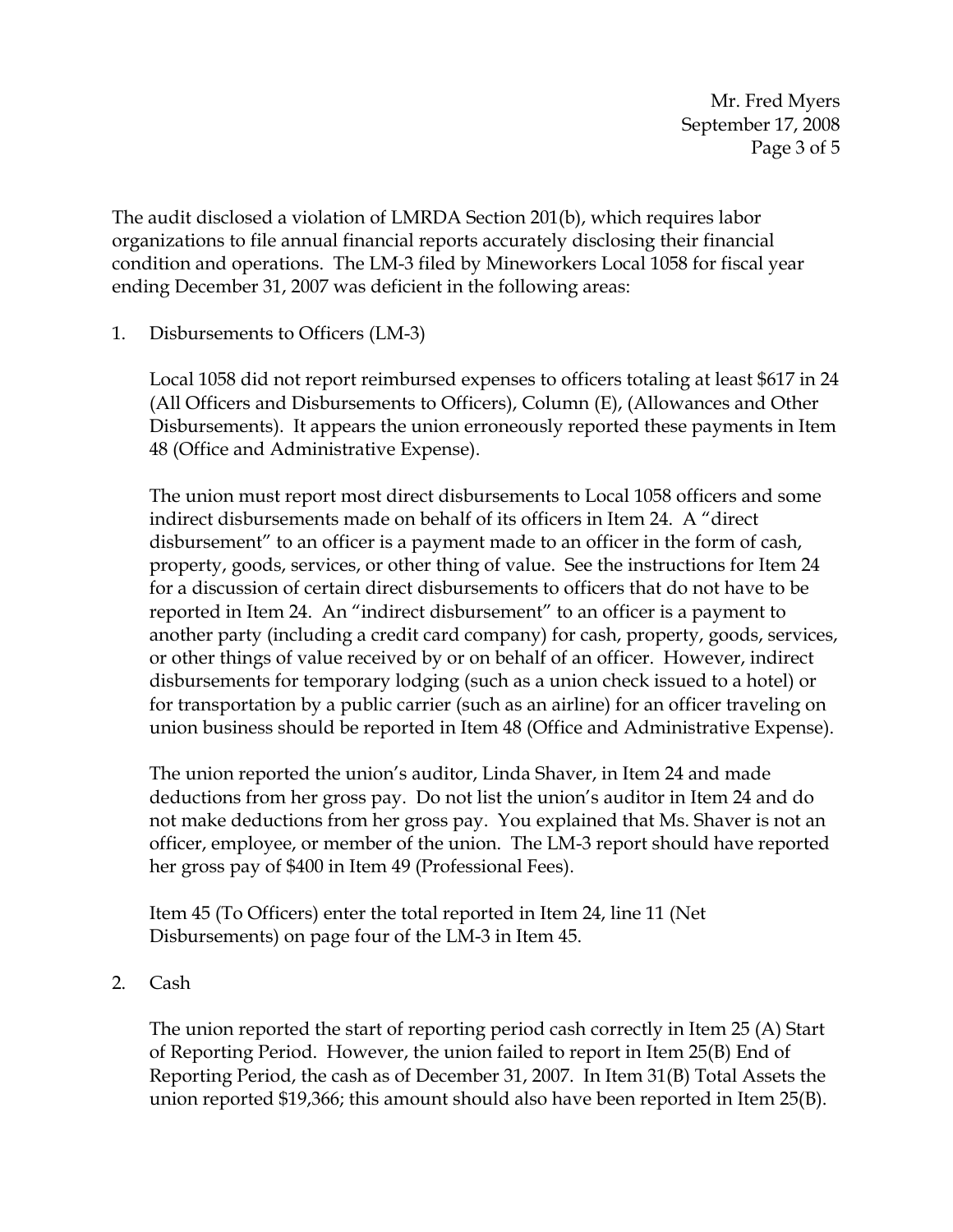Mr. Fred Myers September 17, 2008 Page 4 of 5

## 3. Per Capita Tax

The union reported the withholding taxes and other deductions made from officers' pays in Item 47 (Per Capita Tax). These amounts should have been reported in Item 54 (Other Disbursements).

4. Professional Fees

The union reported the credit card charges in Item 49 (Professional Fees). As explained above the credit card charges for meals must be reported in Item 24 for the person incurring the meal charges whereas the indirect charges for lodging must be reported in Item 48 (Office and Administrative Expense).

5. Benefits

The union reported the direct dues collected and submitted to the International Union in Item 50 (Benefits). These payments should have been reported in Item 54 (Other Disbursements).

6. Contributions, Gifts and Grants

The union reported the payment to Brick Street Insurance Company in Item 51 (Contributions, Gifts and Grants) instead of in Item 54 (Other Disbursements).

7. Loans Made

The union reported the payments made to Quality Inn for the monthly membership meetings in Item 53 (Loans Made). This amount should have been included in Item 54 (Other Disbursements).

I am not requiring the Mineworkers Local 1058 to file an amended LM report for fiscal year ending December 31, 2007 to correct the deficient items, but the union has agreed to properly report the deficient items on all future reports it files with OLMS.